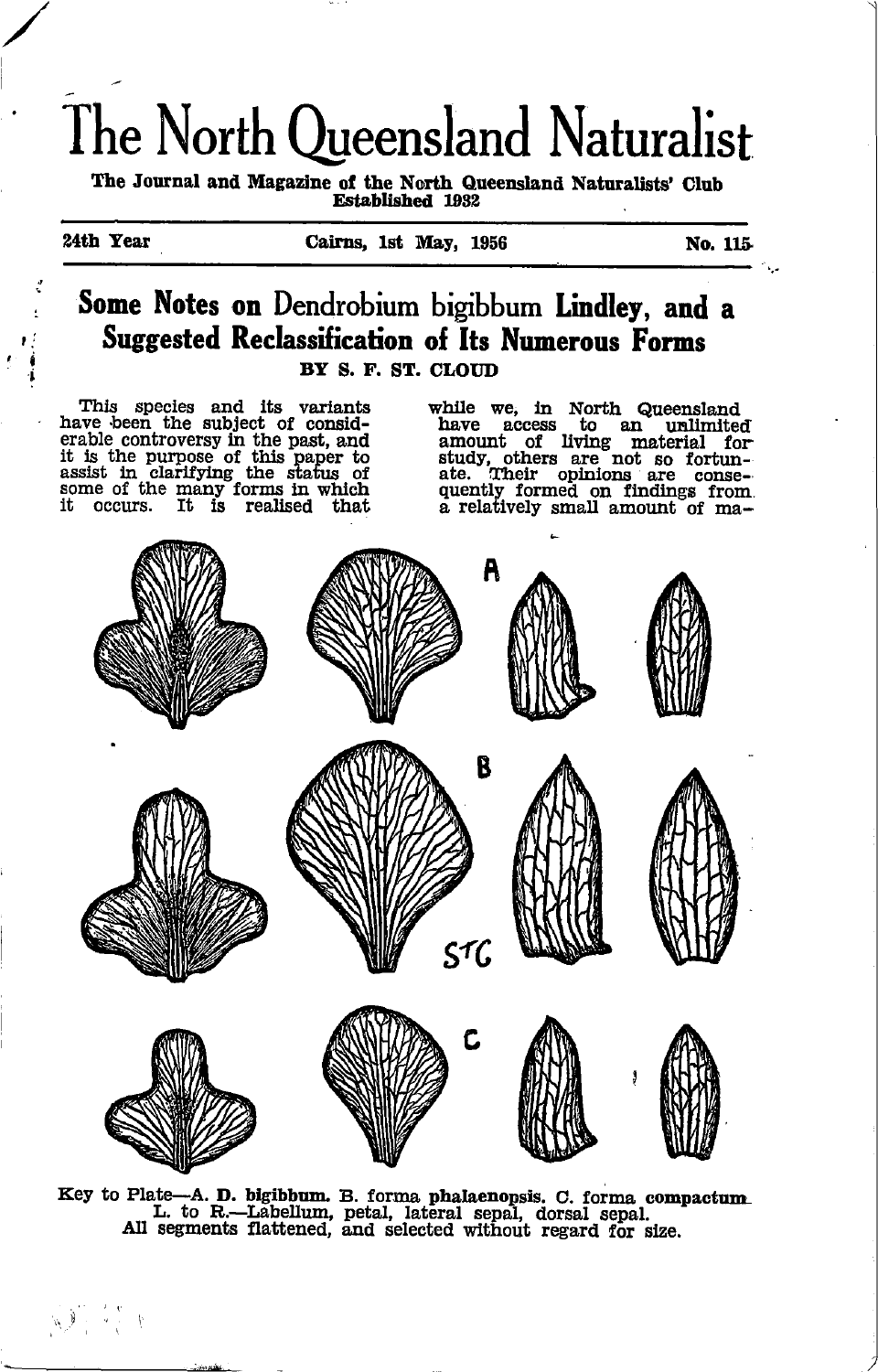terial, and there seems little doubt that many errors of the past have stemmed from this fact. Numerous size and colour forms<br>of this species have been described of this species have been described), as<br>
varieties and sub-varieties, but varieties and sub-varieties, but<br>none are of significant morpho-<br>logical difference to warrant logical difference to warrant<br>inclusion in a scientific paper, and a list of their synonyms would make this paper so unwieldy that<br>it would be worthless, and conse-<br>quently they have been omitted.<br>**D.** bigibbum is subject to varia-Demonsity is subject to variate the chain of flower, but to no greater degree<br>than other species. Flowers collected over an area extending<br>lected over an area extending<br>from Cape York to a little north<br>of Cooktown, show on

 $\begin{array}{c} \text{concerned.} \ \text{A} \quad \text{well-grown} \quad \text{plant} \quad \text{of} \quad \text{the} \end{array}$ species attains a usual length<br>of 100-120 cm. in the stem, and<br>this dimension was commonplace before the wholesale plunder of these plants in recent<br>der of these plants in recent<br>with the exception of sub-var.<br>compactum White, cannot be sep-<br>arated when not in flower. There exists that have<br>gre certain varian in these members that the differ-<br>ences are so marked, to such a degree at times, that it is<br>difficult to differentiate between<br>species and forms. It seems be-<br>yond doubt that these variations<br>have also played an important various forms were constant and<br>warranted specific or varietal status.

r\*I

status.<br>
Observations in the field, and<br>
in cultivation have proven that<br>
these factors, principally colour<br>
and dimension which are unim-<br>
portant in the determination of Status. are not fixed. On indi-vidual plank, an annual variation is commonly shown in the flowers,<br>and habitat and host appear to<br>play an important role in pro-<br>ducing these variants. Compari-<br>son of the flowers of D. bigibbum with that of its forms, shows that there are two which are sufficl-ently stable to warrant attentlon,

forma **phalaenopsis** Fitz. and<br>forma compactum White, and of these two forms the only substantial difference from the type form is in the labellum. In the form as the disc has five species, the disc has five species, the disc has five smooth callus ridges, emerging from the short claw, contracting at about one-third of the length of the sense white ovate mass of fringed call Ilnes diverging outward, merging with and disappearing on to the weins of the mid-lobe. In all<br>other forms, the callus ridges,<br>after about one-third of the length of the lamina, subdivide int6 5-? irregular rowi of purple frinsed callosities. which extend on to and disappear at the junc-<br>tion of the mid-lobe. In the type<br>form the sepals and petals are<br>usually-recurved, and in all other forms these segments are straight. Forma phalaenopsis has a greater<br>number of flowers than the type,<br>and they are usually larger with<br>the segments forming an unthe segments forming an un-<br>broken circle. All forms are prominently double spurred as in the<br>type, and in the column, stigma,<br>anther and pollinia, are also<br>identical with those of that<br>species.

There are certain features of forma compactum that warrant special mention; the plant separates readily from other forms by<br>reason of the sturdy compact<br>growth, the stems of which reach<br>a usual length of 12-18 cm.; which<br>is rarely exceeded. The flowers<br>are usually fewer in number and<br>more richly coloured than raceme bears 8-10 flowers up to Icm. across the perianth. The plant has evolved a peculiar method of growth to fit the extremely arid conditions which<br>prevail on the Macalister Flange where it is to be found in greatest quantity. During the monsoon rain period, these rock faces on which the plants grow, are con-<br>tinually wet, but for the remain-<br>der of the year the area is<br>extremely dry, the cuffs are prac-<br>tically devoid of shade, and the<br>rocks are hot to the touch. Delirocks are not tips and fresh new<br>growths are not affected, the<br>small quantity of moisture needed<br>to sustain life in the plants can be obtained only from the dew, or

I

I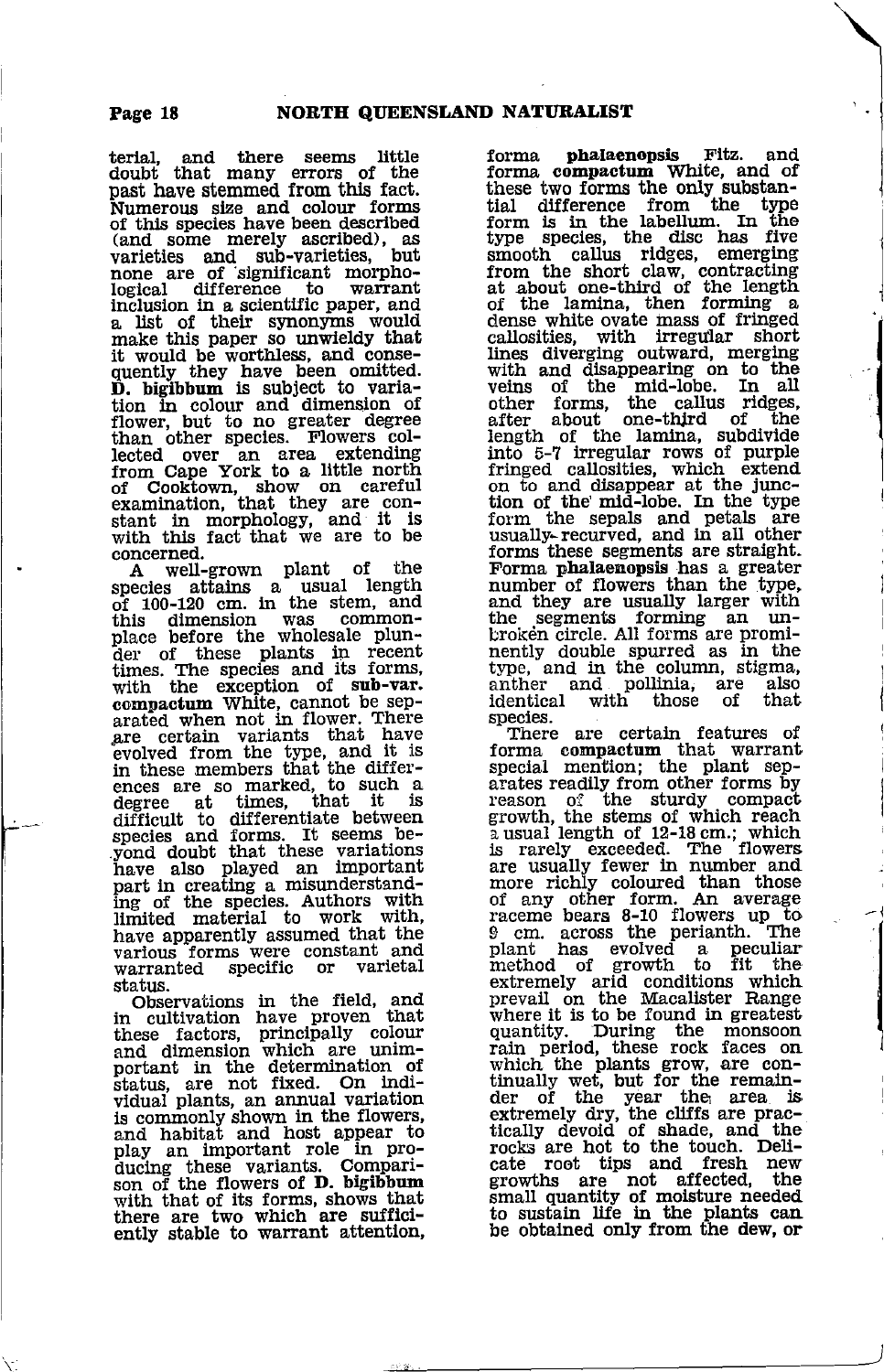from the night mist from the sea<br>close by. The range of habitat is<br>from altitudes of 1000 feet to 2000 feet, growth below this level is<br>not- successful, for the sunlight<br>being obscured in the lower rock gullies is evidently the cause of this. A small number of these plants has trees and shrubs for hosts, and despite the relatively cooler habitat and more abundant plant 'food, they show no tendency to revert to the long stems of the forma phalaenopsis. of the forma phalaenopsis.<br>On occasions a reversion to type

à Ì

can be seen in the form of a distinctly compactum form of plant, with a bigibbum flower. Flowers with varying degrees of albinism where more common in this form<br>than any other, and there is no<br>evidence in the quantity and distribution to suggest reproduction.<br>Certain isolated colours occur in Certain isolated colours occur in<br>the flowers, notably shell pink<br>and lilac, and the occurrence of<br>bum group is unusual. The mineral<br>element contained in the rocks may play an important part in<br>producing these colour variations. Plants growing under apparently<br>identical conditions, but on different rocks, show colour variations too marked to be explained<br>by any other means. The general<br>coldur range is from pale pink to<br>deep rose purple, and by this<br>latter colour, the forma compac-<br>tum is best known. The largest flowers with the richest colours are usually produced by the most exposed plants which are smaller than average and matured to a<br>brick red colour by exposure to the sun. ft would appear almost <sup>a</sup> rule that the finest floral response

An interesting feature of this area is the occurrence in quantity area is the occurrence in quantity<br>of **D.** undulatum R. Br. This<br>species grows well on the rocks,<br>very often in close proximity to<br>the forma compactum, often so<br>close that the roots of both are intertwined. The flowering season of D. undulaturn begins ln July-August, and continues into De-cember, the season for the forma compactum extends into September and later. I have seen many plants of both flowering together, the flowers infested with Oeco-<br>phylla virescens (Green Tree Ant), and also visited by Trigona<br>hockingi (Native Bee). Both flowers are of equal dimension, particularly in the column, stigma and pollinia, and of such structure generally to suggest equally<br>facile entry by a common insect.<br>I have failed to discover any<br>evidence of hybridisation between these flowers. The nearest known<br>occurrence of the forma phalaenopsis is 10-12 miles in a direct<br>line from this area. I am satisfied after visiting these ranges regu-<br>larly for several years, and<br>ocserving the great range of plants and flowers that this form<br>evolved from the forma phalae-<br>nopsis. The very rare white form<br>should be specifically mentioned

as an albino flower, identical in<br>its morphology with the type form. It does not reproduce itself and as such does not warrant' varietal status. On the few occa-sions that t'hese plants have been found, despite wide search by the collectors, no duplicates have been found within an extensive radlus of such specimens, and the plants<br>that have been cultivated from<br>the seed of the white flowers have produced purple blooms without<br>exception. In years of cultivation,<br>the white flower has proved to exception. In years of cultivation, the white flower has proved to be a constant feature of each plant, and variations in culture show no tendency to upset this fact. Varying degrees of albinism ' are commonly seen in all forms

of **D. bigibbum.**<br>A series of comparative draw-A series of comparative draw-<br>ings from living material has been done to illustrate the close alli-<br>ance between this species and the<br>related forms. It must be stressed that the drawings refer to the shape<br>by which each specimen is most<br>commonly known. In all three, the mid lobe of the labellum in particular, has a range of shapes paradional, has a range of since<br>from deltoid to flabelliform, and<br>from emarginate to apiculate,<br>and the apiculate tip is not un-<br>common in the sepals and petals<br>Comparison of these accompanying drawings will show that there<br>is insufficient evidence to support<br>the past status of these two members of this group, and as all other named varieties of this species have proved to be un-<br>stable colour variants of forma<br>phalaenopsis and forma compac-<br>tum, I venture to suggest that they be suppressed; they can be of interest only to horticulturists.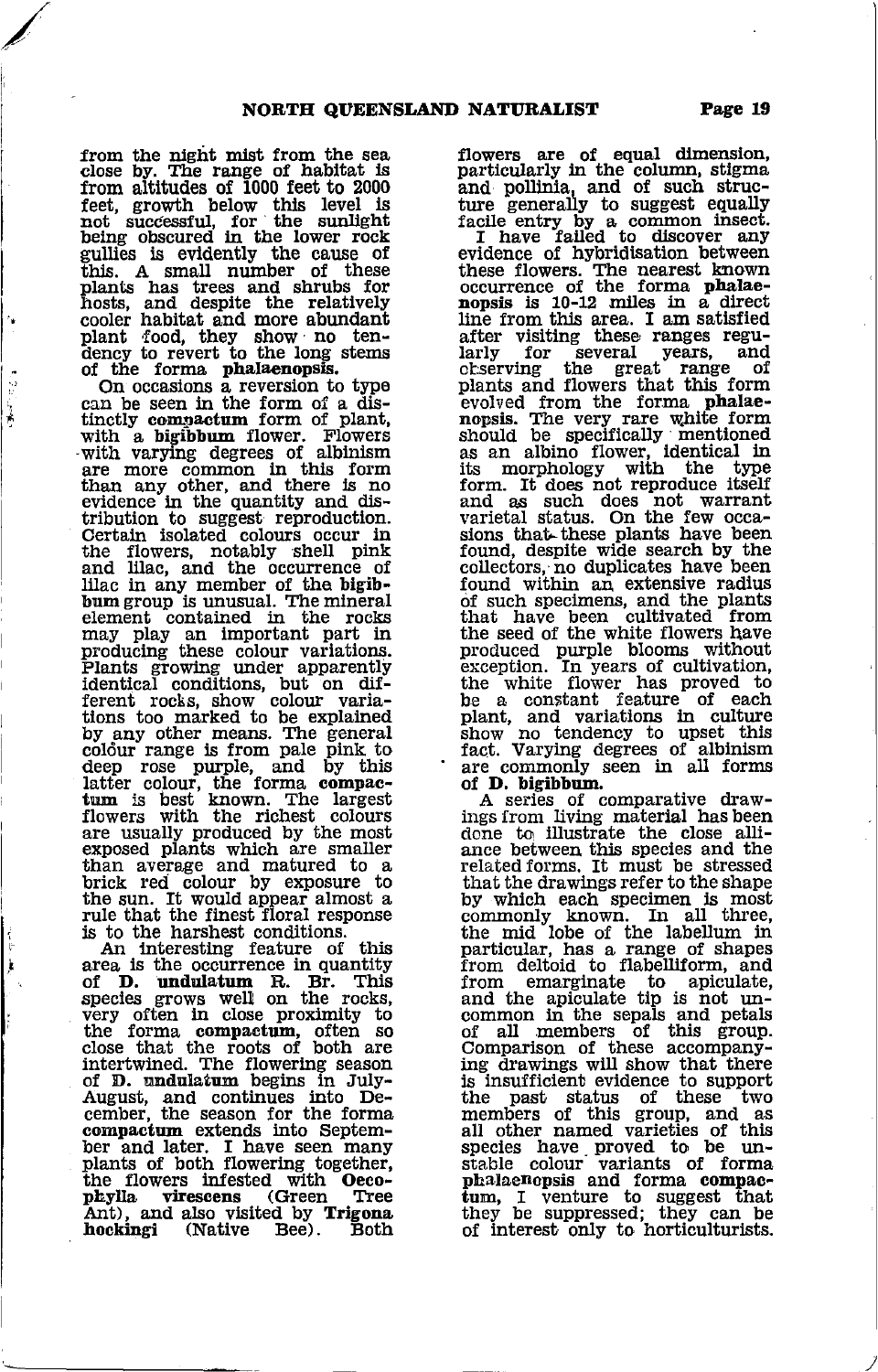Page 20

#### NORTH QUEENSLAND NATURALIST

## **REVISION OF DENDROBIUM LICHENASTRUM** (F. Muell) Krzl. AND ITS ALLIED FORMS (Orchidaceae)

BY A. W. DOCKRILL

Linn N.S.W. In Proc. Soc. 72:237 etc. (Jan., 1948), Rupp and<br>Hunt expressed dissatisfaction Hunt expressed dissatisfaction<br>with Nicholls' treatment of the group:--D. lichenastrum, D. pren-<br>ticei (F. Muell.) Nich., D. variabile Nich. and D. aurantiaco - pur-<br>pureum Nich. (cf. N.Q. Nat. 8:<br>No. 55 (Sept. 1938); ibid. No. 56<br>(Dec. 1938) and ibid. 10: No. 68<br>March. March. Dec. 1530 and multi-to-<br>author was familiar with some of<br>author was familiar with some of<br>these forms, having seen them in<br>parts of the Seaview Range and parts of the Seaview Range and<br>Atherton Tableland about 17 years<br>ago; and during the past three<br>years it has been his good fortune<br>to receive from a number of<br>argent collectors, particularly S.<br>F. St. Cloud, J. H. Wilkie a together with their field observa-<br>Hong Day, Atherton Tableland, Seaview<br>Range and Babinda-Mt. Bartle<br>Frere areas. In the light of this<br>evidence, Rupp's and Hunt's

evidence, range against and ranged appreciations appear well founded.<br>Doubts about the validity of the<br>specific rank accorded to some of<br>these forms were first entertained about three years ago when a number of preserved flowers were number or preserved rivewers were<br>received, the identity of any one<br>of which I was unable to estab-<br>lish: in each case the flower was<br>distinct from any of the four<br>"species." I became increasingly<br>interested as more and mo only a few were reconcilable with "one or the other of the published<br>"species," while many had flowers<br>of one "species" in conjunction<br>with leaves of another; most,<br>however, were either intermediate between some two or showed some<br>variation from all four.

Conclusions drawn from the<br>examination of this material:-

1. The leaves of D. lichenastrum ... He caves of **D.** Interastrum<br>are flattish and more or less<br>orbicular or broad-elliptical, and<br>may or may not be somewhat<br>obtusely pointed and do not vary<br>greatly under changing environment. The flowers, on the other<br>hand, are quite variable and indistinguishable from those of indistinguishable from those of most other forms of this group.<br>2. As for the other three<br>"species," the leaf variations and<br>the various means by which leaf<br>is attached to rhizome, as illus-<br>trated by Nicholls I.c. (and th rinzone from a snaed to a more<br>capacitor of the versa)<br>on the host tree. Possibly nutri-<br>tional factors enter into it also.<br>The leaf variation is truly amaz-<br>ing, ranging through terete, ellip-<br>soid and subordinated; some slightly channelled and others even falcate.

3. It is quite common to find<br>more than one flower form on the

one plant.<br>4. The only flower form of sufficient morphological stability to<br>justify its separation from the<br>others is **D.** aurantiaco-purpureum. It is not found in association with leaves of the D. lichenastrum<br>shape, but its leaves are indis-<br>tinguishable from the others and just as variable.

due as variable.<br>
E. It would seem that Nicholls<br>
either received very few speci-<br>
mens on which to base his<br>
findings or else his specimens<br>
were selected in the field and not just collected at random.

The following scheme is a pro-<br>bsed reclassification of the the posed group:

Dendrobium lichenastrum - (F. Muell.) Krzl. (emend. incl. var. Dock.).

1. var. lichenastrum

lichenas-Syn. Bulbophyllum Lunowy num E. Muell, Fragm.<br>T.60 (1869); Benth., Fl.<br>Austr. 6:287 (1873); F. M.<br>Bail, Q.Flor. 5:1537 (1902). Ban, & riot. 0.1353<br> **D.** 11ch e n a s t r um (F.<br>
Muell.) Krzl., Engl. Pflzr.<br>
6: 2b, 21, 289 (1910);<br>
Nich., N.Q. Nat., 8:, no.<br>
55 (Sept., 1938). Ibid. Et no. 56 (Dec. 1938)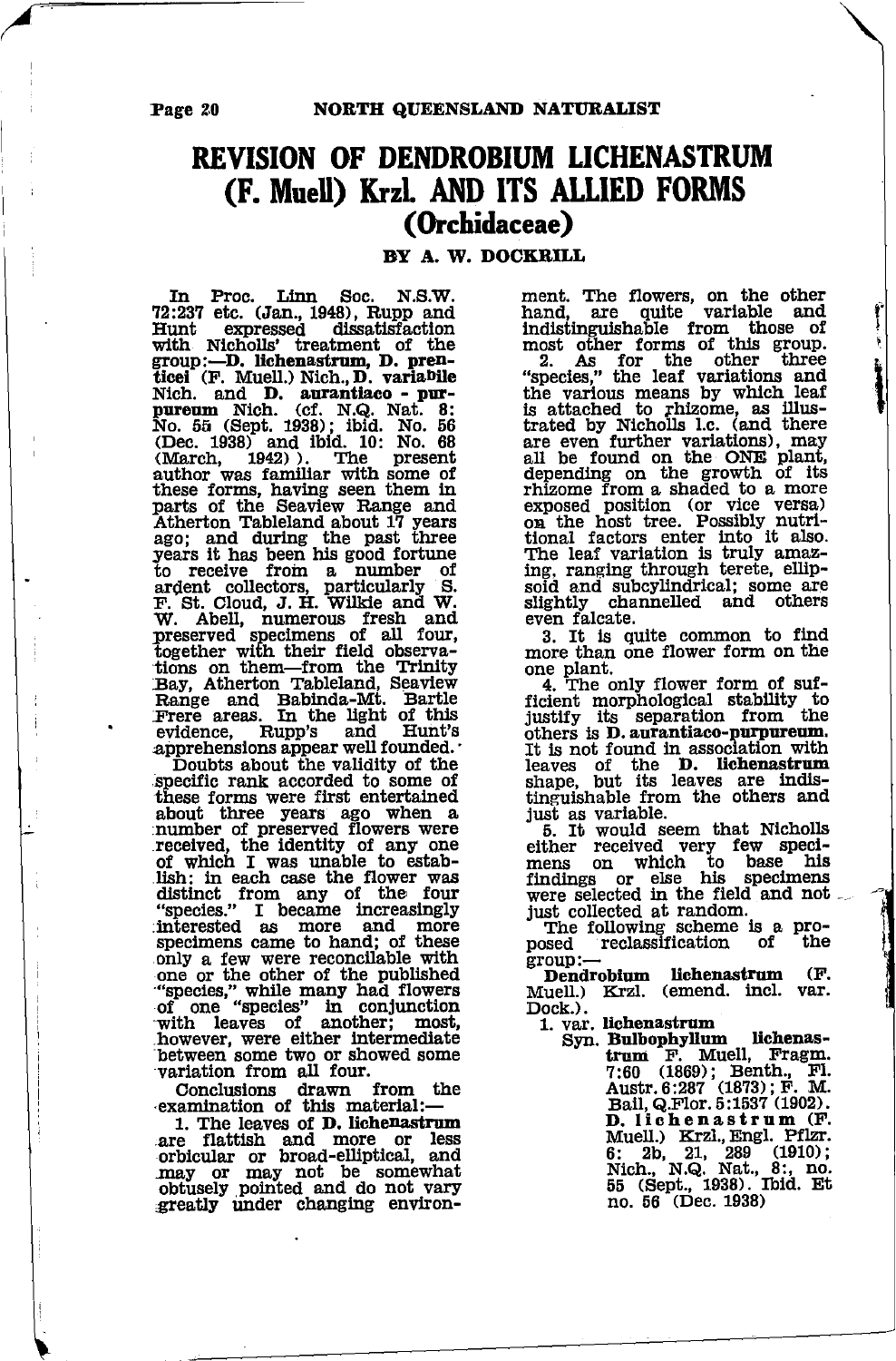- 2. var. prenticei  $(F.$  Muell.) Dock. comb. nov.
	- (a) forma prenticei

Syn. Bulbophyllum prenticei F. Muell, Wing's<br>Sth. Sci. Rec. 1:173<br>(1881); F. M. Bail.,<br>Q. Flor, 5:1539 (1902). B. lichenastrum Fitzg., Austr. Orch., 2: Pt. 5<br>(1893), non F. Muell. D. prenticei (F. Mu-<br>D. prenticei (F. Mu-<br>ell) Nich., 1.c..<br>D. variabile Nich., 1.c.

- (b) forma aurantiaco pur-(Nich.) pureum Dock.
	- comb. nov.<br>Syn. D. autantiaco pur-<br>pureum Nich., ibid.,<br>10: no. 68 (March

1942).<br>It is considered that the inclusion of the various forms within<br>the species **D.** lichenastrum constitutes an interpretation of the species considerably different to that. originally outlined bv Mueller and calls for the addition<br>of an emend. in this proposed interpretation of it.<br>An aid to the identification of

forma aurantiaco-purpureum is its relatively robust ovary and<br>flower, broad mentum and labellum, which is only slightly, if at lum, which is only sugnity, it at all channelled, widely expanding<br>segments and prominently red-<br>striped and recurved sepals. This<br>may sound impressive, but the<br>morphological differences between it and the other forms are very slight when the variability of the

species as a whole is taken into account, and other variations closely approximate to it, so that<br>attributing formal rank to it is<br>not done without some missiving.<br>The form illustrated by Fitzg.<br>1.c. hardly conforms to this description of forma aurantiaco-<br>purpureum (as suggested by Nicholls 1.c.): a careful compari-<br>son between the illustrations of Fitzgerald and Nicholls reveals a Fitzgerald and Auchlons reveals of<br>hirly in the labella. The author<br>has never seen labellum ridges as<br>depicted by Fitzg. 1.c. on any<br>fresh flower of any from of this<br>first flower species, but an occasional flower, when dried appears to show them.

The grouping into the one<br>species of plants with leaves as different as those of var. lichenextrame as such as the prentice may at<br>first seem unjustified but it is the<br>morphology of the flower with which we should be concerned; which we should be concerned;<br>and when all this is said and<br>done, these leaf differences are<br>little or no greater than those<br>seen in other species, e.g. Thely-<br>mitra ixioides Sw., T. pauciflora<br>R.Br., Bulbophyllum aurantia F. Muell. It is worth noting also that immature leaves of var.<br>lichenastrum are often swollen<br>and ellipsoid in shape, and flatten and broaden on maturity.

The value of Nicholls' excellent<br>illustrations should not be over-<br>looked, as they serve to indicate<br>some of the variations of this complex species.

### New Variety of Dendrobium Canaliculatum (Orchidaceae) from Cape York Peninsula

#### BY A. W. DOCKRILL

Dendrobium canaliculatum R.Br.

Dentronum canadianum R.Br.<br>
var. pallidum, var. nov.<br>
Planta formae typicae similis;<br>
ab hac, a var. migrescens Nich. et<br>
a var. foelschei (F. Muell.) Krzl<br>
praecipue differt:—Labello albo;<br>
lobo medio lato ac brevi, eius<br> tibus. Segmentis perianthis crassis, non tortis, albis, e<br>extremis sub-viride-flavis. eorum Sinu

inter: sepala lateralia latiore. Columna lata ac firma. Anthera

subpliana sed canaliculata.<br>
Cape York Feninsula:—Starcke<br>
River 8/1954 and 8/1955. Leg. C.<br>
G. Le Roy.

Holotype in the National Herbarium of N.S.W.

Plant similar to var. canaliculatum but readily distinguished from it, var. nigrescens Nich. and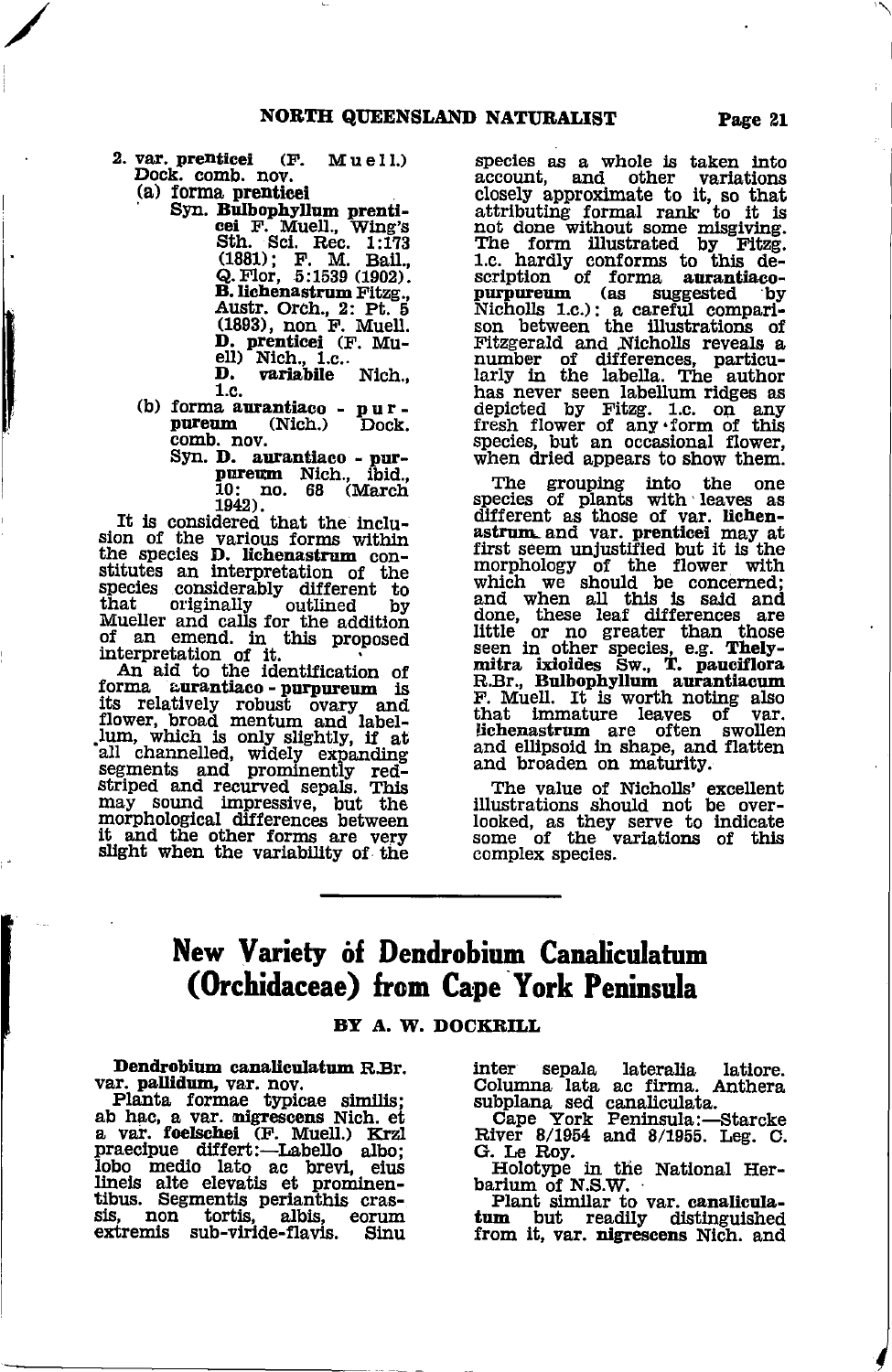ś

var. foelschei (F. Muell.) Krzl. valen in flower, the labellum be-<br>ing pure white, its mid-lobe short<br>and broad and the ridges thereon tall; perianth segments<br>not twisted, white with very stout. pale yellowish-green apices; sinuses of lateral sepals broader; column<br>broader and more robust; anther<br>flattish and distinctly channelled. All these features combine to<br>give this flower not only a dis-<br>tinctive colour but "set," making its identification very simple.<br>To the collector, who states

To the concern win state that this variety is abundant in<br>the area, goes the credit for<br>bringing to notice yet another in-<br>teresting orchid from inhospitable Cape York Peninsula.

## An Amended Classification of the Orchid Genera Occurring in Australia and New Zealand

By Edwin D. Hatch, Laingholm, Auckland, S.W.4, N.Z., and A. W. Dockrill. George's Hall. N.S.W.

In the Honduras journal CEIBA  $4:222$  (1954) Hatch published an amended classification of the pri-<br>mary orchid categories, designed<br>to bring Schlechter's 1926 arrangement into line with the Interna-<br>tional Code of Botanical Nomen-<br>clature. Two points in the CEIBA paper require comment:-<br>(a) The D' in orchiDoideae and

- orchiDeae was deleted inadvertently and should be retained.
- (b) It is conceivably desirable that the old subfamily 'Monandrae' names and "Diandrae" should be con-<br>served, but at the moment they contravene Articles 2<br>and 29 of the Code, and are and 25 of the Code, and are<br>therefore invalid. So that<br>unless and until they are<br>published as nomina con-<br>servanda by some future<br>International Congress, the names of the subfamilies CYPRIPEDIOIDEAE are and ORCHIDOIDEAE respectively.

The following list contains the 85 orchid genera at present known to occur in Australia and New Zealand, arranged according **CEIBA** to the classification. Naturalised exotic genera are included, as well as a couple of<br>probable escapes (Aerides and<br>Dactylorchis). i Indicates naturalised genera and \* genera which occur in New Zealand but are absent from Australia.<br>Family ORCHIDACEAE

- Subfamily 2 ORCHIDOIDEAE Anther-type (1) ACROTO-**NEAE**
- Tribe (ii) EPIPACTIEAE Subtribe PTEROSTYLIDINAE -
- Pterostylis R. Br. - Ortho-
- Subtribe DIURIDINAE ---<br>ceras R. Br.; Diuris Sw. **Subtribe THELYMITRINAE**
- Thelymitra Forst.; Epiblema R. Br.; Calochilus R. Br.
- Subtribe PRASOPHYLLINAE Microtis R. Br.; Prasophyllum<br>R. Br.; Genoplesium R. Br.;<br>Corunastylis Fitzg. Goadbyella Rogers.
- Subtribe DRAKAEINAE Chilo-
- Sauch Draham Draham Unio-<br>
glottis R.Br.; Caleana R.Br.;<br>
Drakaea Lindl.; Spiculaea Lindl.<br>
Subtribe CALADENIINAE—Glossodia R.Br.; Eriochilus H.Dr.;<br>
Adenochilus Hook.f.; Caladenia<br>
Dok.f.; Caladenia Petalochilus Rogers\*;  $R.Br.$ Aporostylis Rupp and Hatch<sup>\*</sup>;<br>Burnettia Lindl.; Leptoceras Lindl. Lyperanthus R. Br.; Rimacola Rupp.
- Subtribe ACIANTHINAE-Acianthus R.Br.; Townsonia Cheesmn.
- CORYBADINAE-Cory-Subtribe bas Salisb.
- Subtribe CRYPTOSTYLIDINAE -Cryptostylis R.Br.
- **VANILLINAE Galeola** Subtribe  $B1.$
- Subtribe NERVILIINAE-Nervilia Gaud.
- Subtribe EPIPOGINAE - Epipogum Gmel.
- GASTRODIINAE-Gas-Subtribe trodia R. Br.; Didymoplexis Griff.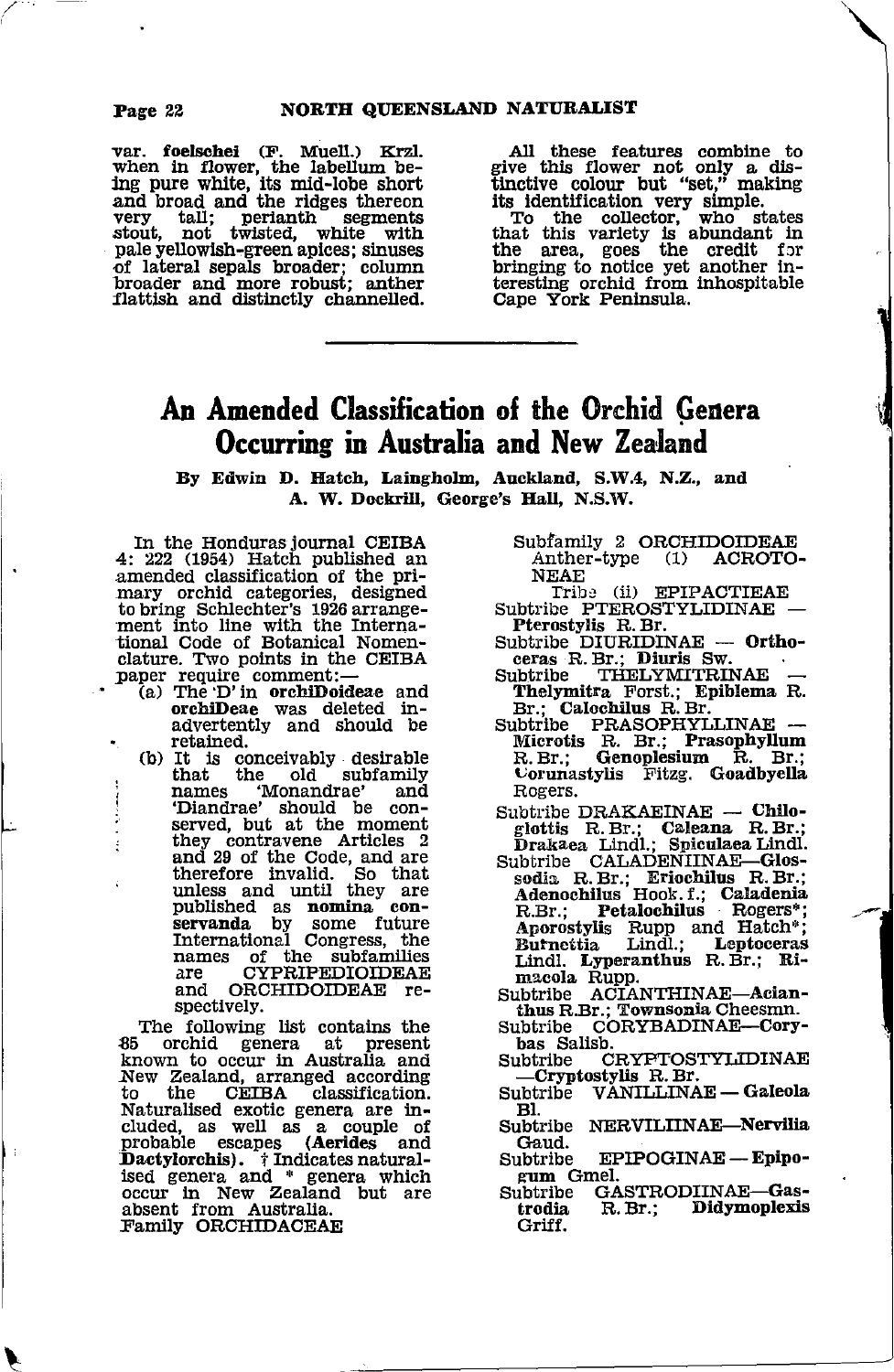Subtribe RHIZANTHELLINAE-Rhizanthella Rogers; Cryptanthemis Rupp.

Subtribe SPIRANTHINAE-Spiranthes L. C. Rich.<br>
anthes L. C. Rich.<br>
abtribe PHYSURINAE -- Good-

- Subtribe Nera R. Br.; Cheirostylis Bl.;<br>Zeuxine Lindl.; Anoectochilus<br>Bl.; Hetaeria Ldl.
- Subtribe TROPIDIINAE-Corymborchis Thou. ex Bl.

Tribe (iii) EPIDENDRAE Inflorescence-type A. AC-**RANTHAE** 

- Subtribe LIPARIDINAE-Oberonia Lindl.; Liparis L. C. Rich.; Malaxis Sw.
- Subtribe COELOGYNINAE-Pholidota Lindl.
- Subtribe EPIDENDRINAE-Epidendrum L.t
- Subtribe DENDROBIINAE-Den-<br>drobium Sw.; Cadetia Gaud; Eria Lindl.
- Subtribe GLOMERINAE-Earina Lindl.\*
- Subtribe PODOCHILINAE-Podo-<br>chilus Bl.
- POLYSTACHINAE -Subtribe Bromheadia Lindl.
	- Inflorescence type  $\mathbf{B}$ . PLEURANTHAE Growth-form (a) SYM-
	- **FODIA**
- Subtribe PHAIINAE -- Calanthe<br>R. Br.; Phaius Lour.; Spatho-

glottis Bl.; Pachystoma Bl.<br>Subtribe BULBOPHYLLINAE

- Cirrhopetalum Lindl.; Bulbophyllum Thou.
- Subtribe CYRTOPODIINAE -Geodorum Jacks.; Eulophia R. Br.
- Subtribe CYMBIDIINAE — Dipodium R. Br.; Cymbidium Sw.
- THELASINAE Phre Subtribe atia Lindl.
- Subtribe THECOSTELINAE -Acriopsis Reinw. Ex Bl. Growth-form (b) MO-**NOPODIA**
- Subtribe **SARCANTHINAE** Thrixspermum Lour.; Chilo-<br>schista Lindl.; Drymoanthus schista Lindl.; Drymoanthus<br>Nich.; Sarcochilus R.Br.; Rhinernhiza Rupp; Peristeranthus<br>Hunt; Phalaenopsis Bl.; Luisia<br>Gaud.; Vanda R.Br.; Saccolabium -Bl.; Mobilabium Rupp; Schoenorchis Bl.; Sarcanthus<br>Lindl.; Camarotis Lindl.; Tae-<br>niophyllum Bl.; Aerides Lour.; Anther-type  $(2)$ **BASI-TONEAE** 
	- Tribe (iv) ORCHIDEAE
- Subtribe ORCHIDINAE-Dactylorchis Verm.<sup>\*</sup>†
- Subtribe HABENARIINAE-Hab-
- Subtribe DISINAE - Monadenia Lindl.j

#### \* TWO HUMUS MAKING FERNS

Drynaria rigidula (Sw.) and D. sparsisora (Desv.) Moore

By K. KENNEDY, Townsville

A green-house gardener always<br>has a quantity of humus on hand<br>to be used when re-potting his<br>plants. The making of humus,<br>however, is not solely a human<br>practice. It has been evolved by<br>practice. It has been evolved by<br>pow cayed into humus, they use it as food.

This habit is especially noticeable in the genus Drynaria, two slopes of the Paluma Range, and on Mount Cook, Magnetic Island.<br>One, Drynaria rigidula can be

seen perched on rocks and trees, seen perched on rocks and trees,<br>where it often forms huge clumps.<br>Sometimes, it entirely surrounds<br>the upper trunk of a tree and<br>projects outwards like a shelf,<br>forming a container which holds<br>the humus it has caught. Thi оf fronds-normal fronds and of fromas—floring fromas and<br>rest, or as they are sometimes<br>called, scale leaves. The normal<br>leaves are photo-synthetic and<br>bear the sori. They are pinnate,<br>undulatory edges, measure four<br>the five inclusion and have to five inches in length, and have a reticulated venation. The sori